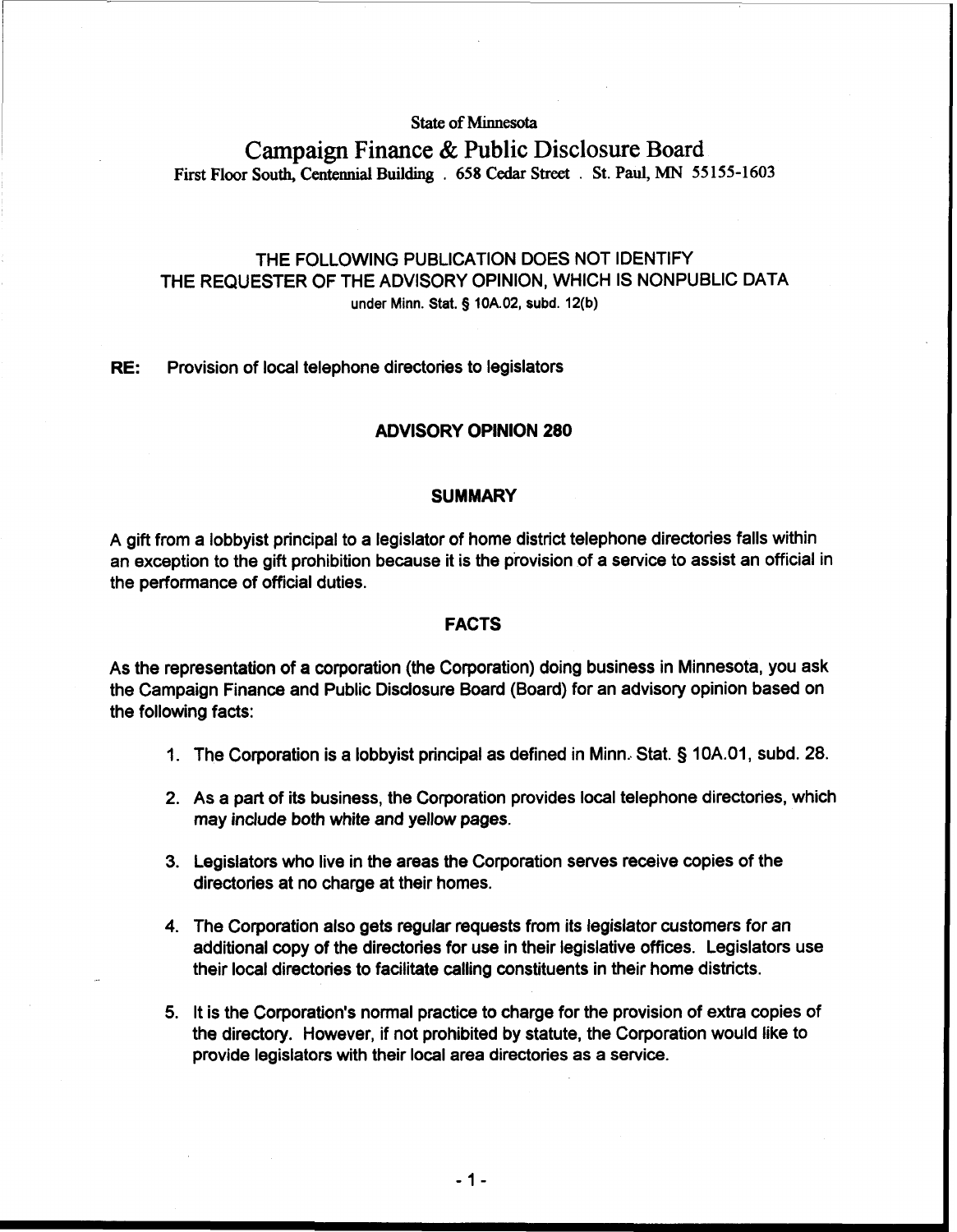### **ISSUE**

Is the gift by a lobbyist principal to a legislator of a copy of the legislator's home district telephone directories prohibited under Minn. Stat. § 10A.071?

### **OPINION**

No. The gift of local district telephone directories is not prohibited by Minn. Stat. § 10A.071. It falls within the exception to the general prohibition for provision of services to assist an official in the performance of official duties. Minn. Stat. § 10A.071, subd. 3(a)(2).

While this gift is not prohibited, it may be subject to a reporting requirement. Gifts valued at \$5 or more must be disclosed on Schedule B of the Lobbyist Disbursement Report of the lobbyist who reports disbursements made by the principal.

**Issued:**  $\frac{1}{2}$ 

G. Barry Anderson, Chair Campaign Finance and Public Disclosure Board